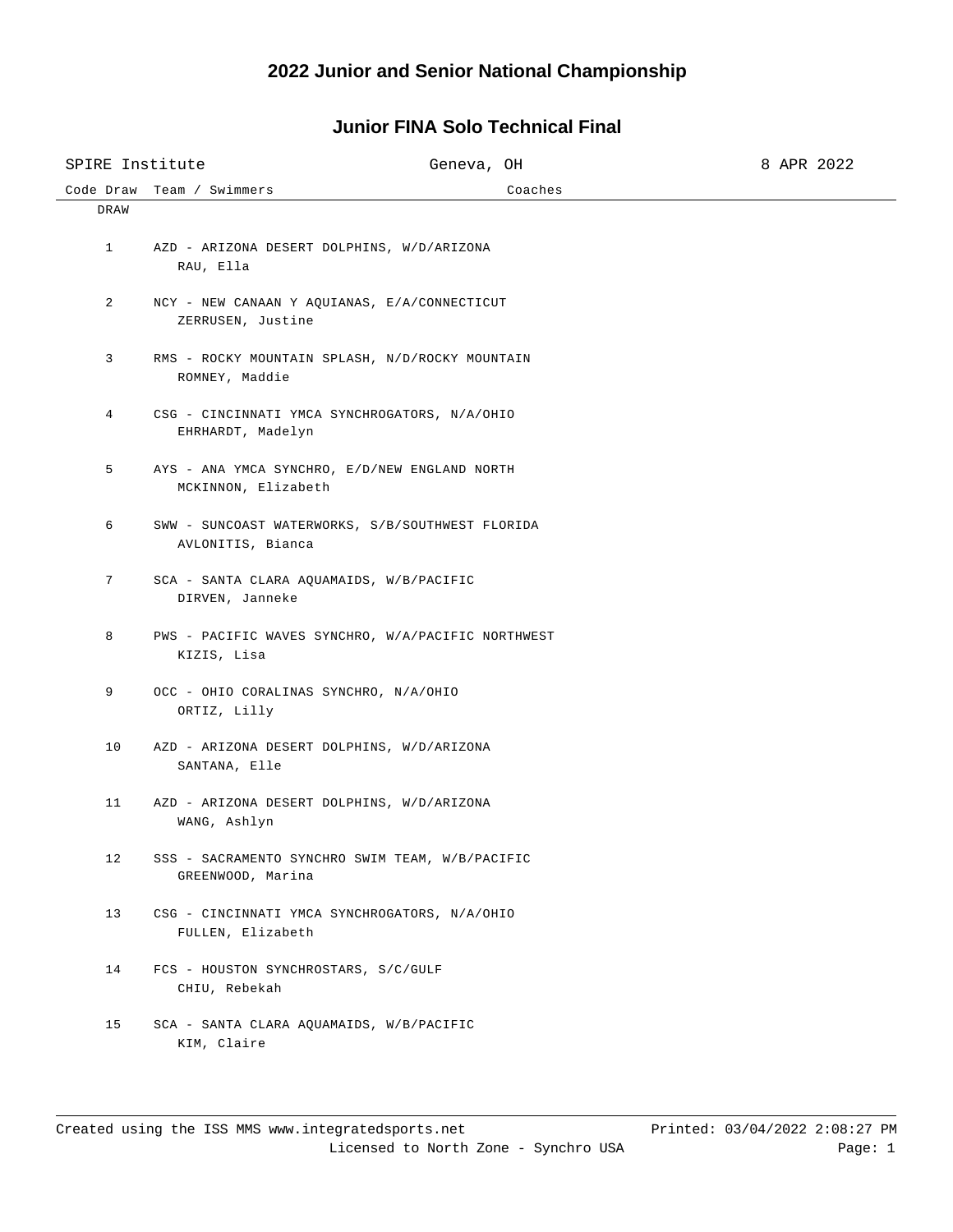## **Junior FINA Solo Technical Final**

| SPIRE Institute |                                                       | Geneva, OH                                                  |         | 8 APR 2022 |
|-----------------|-------------------------------------------------------|-------------------------------------------------------------|---------|------------|
| Code Draw       | Team / Swimmers                                       |                                                             | Coaches |            |
| 16              | BERNARDES, Julia                                      | MST - M SYNCHRONIZED SWIM TEAM, E/B/NEW JERSEY              |         |            |
| 17              | VASILCHENKO, Daria                                    | IMS - IMAGINE SYNCHRO, E/B/METROPOLITAN                     |         |            |
| 18              | AYA - AUSTIN ANGELFISH, S/C/SOUTH TEXAS<br>KIM, Emma  |                                                             |         |            |
| 19              | AYA - AUSTIN ANGELFISH, S/C/SOUTH TEXAS<br>ZOU, Reina |                                                             |         |            |
| 20              | HAFSI, Jennah                                         | FES - FLORIDA ELITE SYNCHRO WARRIORS, S/B/NORTHWEST FLORIDA |         |            |
| 21              | VAILLANCOURT, Alexa                                   | CBS - CAMBRIDGE SYNCHRO, E/D/NEW ENGLAND SOUTH              |         |            |
| 22              | MATHEWS, Alexandra                                    | NCY - NEW CANAAN Y AQUIANAS, E/A/CONNECTICUT                |         |            |
| 23              | ALMOND, Madi                                          | CSG - CINCINNATI YMCA SYNCHROGATORS, N/A/OHIO               |         |            |
| 24              | MILLER, Zoã«                                          | CBS - CAMBRIDGE SYNCHRO, E/D/NEW ENGLAND SOUTH              |         |            |
| 25              | DODSON, Alessandra                                    | SCA - SANTA CLARA AQUAMAIDS, W/B/PACIFIC                    |         |            |
| 26              | VORONA, Melania                                       | MST - M SYNCHRONIZED SWIM TEAM, E/B/NEW JERSEY              |         |            |
| 27              | SHUKHTER, Anna                                        | SCA - SANTA CLARA AQUAMAIDS, W/B/PACIFIC                    |         |            |
| 28              | PINDI, Manasvi "manu"                                 | PTX - PIROUETTES OF TEXAS, S/C/SOUTHWESTERN                 |         |            |
| 29              | SULLIVAN, Taylor                                      | BSK - SWIMKINS SYNCHRONIZED, E/C/NIAGARA                    |         |            |
| 30              | PEREZ, Olivia                                         | SCA - SANTA CLARA AQUAMAIDS, W/B/PACIFIC                    |         |            |
| 31              | GALCHENKO, Elizaveta                                  | NCY - NEW CANAAN Y AOUIANAS, E/A/CONNECTICUT                |         |            |